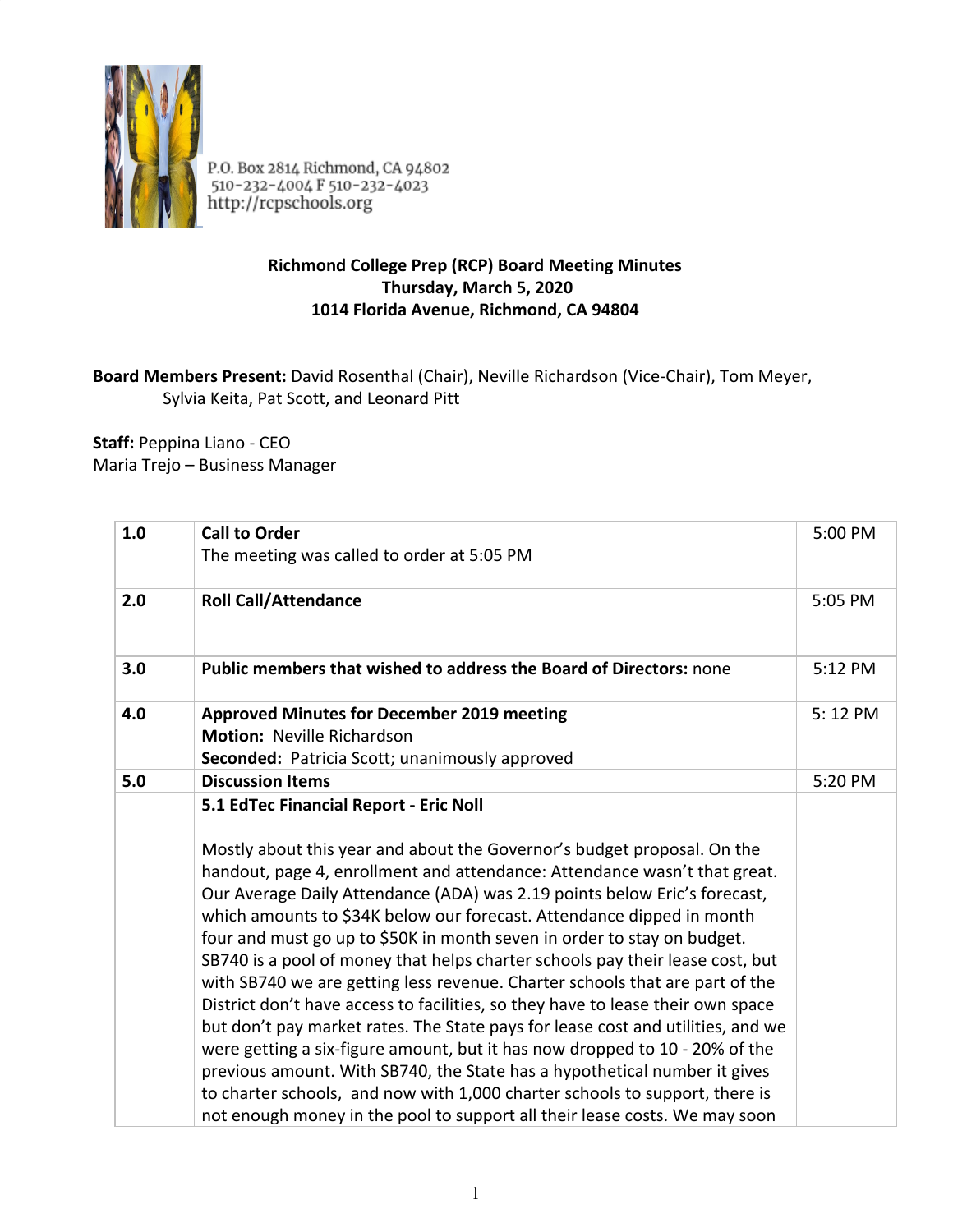|     | be left to pay full lease costs for our facilities. RCP must increase enrollment<br>and find private grants and donations to supplement the school budget. We<br>will not be getting much regular money or one-time money from the State<br>like we did in the past. The State is spending less and less money on schools.<br>We are financially stable at the moment, but we must assess our facilities<br>and have a good plan for moving forward.<br>5.2 Board Approval of SARC - unanimously approved<br>Patricia Scott motioned to approve, and David Rosenthal seconded the<br>motion. The Board unanimously approved the SARC.<br>5.3 Board Approval of LCAP Mid-Year updates - unanimously approved<br>5.4 Board Approval of 2nd Interim Report - unanimously approved<br>5.5 Board Approval of Coronavirus contingency plan - RCP will use the<br>District contingency plan, which states that if one student has one symptom,<br>his or her desk must be put 2 meters away from others. We can continue<br>instruction and communicate with parents. Teachers can continue to<br>evaluate.<br>5.6 Board Approval of Independent Studies Policy - unanimously approved<br>5.7 Board Approval of term reviews - unanimously approved to reelect Mr.<br>Rosenthal, Mr. Richardson, and Ms. Scott retroactively to July 2019. At the<br>April 2020 Board meeting, we will reelect Ms. Keita and Mr. Pitt.<br>5.8 Board Approval of 403(b) Retirement Plan Consent- unanimously<br>approved<br>5.9 Board Approval of Preschool Director- unanimously approved to<br>nominate Ms. Liano as the Preschool Director |         |
|-----|-----------------------------------------------------------------------------------------------------------------------------------------------------------------------------------------------------------------------------------------------------------------------------------------------------------------------------------------------------------------------------------------------------------------------------------------------------------------------------------------------------------------------------------------------------------------------------------------------------------------------------------------------------------------------------------------------------------------------------------------------------------------------------------------------------------------------------------------------------------------------------------------------------------------------------------------------------------------------------------------------------------------------------------------------------------------------------------------------------------------------------------------------------------------------------------------------------------------------------------------------------------------------------------------------------------------------------------------------------------------------------------------------------------------------------------------------------------------------------------------------------------------------------------------------------------------------------------------------------------------------|---------|
| 6.0 | <b>Report from CEO - Peppina Liano</b>                                                                                                                                                                                                                                                                                                                                                                                                                                                                                                                                                                                                                                                                                                                                                                                                                                                                                                                                                                                                                                                                                                                                                                                                                                                                                                                                                                                                                                                                                                                                                                                | 6:15 PM |
|     | 6.1 Report on Preschool and Charter School                                                                                                                                                                                                                                                                                                                                                                                                                                                                                                                                                                                                                                                                                                                                                                                                                                                                                                                                                                                                                                                                                                                                                                                                                                                                                                                                                                                                                                                                                                                                                                            |         |
|     | RCP resumed classes after winter break on January 8th, and the professional<br>development (PD) theme was how to have a culturally responsive classroom.                                                                                                                                                                                                                                                                                                                                                                                                                                                                                                                                                                                                                                                                                                                                                                                                                                                                                                                                                                                                                                                                                                                                                                                                                                                                                                                                                                                                                                                              |         |
|     | We also participated in PD in which all staff learned how to respond to an<br>active shooter.                                                                                                                                                                                                                                                                                                                                                                                                                                                                                                                                                                                                                                                                                                                                                                                                                                                                                                                                                                                                                                                                                                                                                                                                                                                                                                                                                                                                                                                                                                                         |         |
|     | On January 15th, to celebrate MartinLuther King's birthday, we marched<br>around the perimeter of the school and sang, "We shall overcome." We had<br>full participation from the RCP families, teachers, and staff.                                                                                                                                                                                                                                                                                                                                                                                                                                                                                                                                                                                                                                                                                                                                                                                                                                                                                                                                                                                                                                                                                                                                                                                                                                                                                                                                                                                                  |         |
|     | Also, on February 13, Leadership High School allowed RCP to use their<br>multi-purpose auditorium to celebrate Black History Month. Our students<br>performed powerfully. The event was well attended by approximately 100<br>families. We attribute this to the incredible initiative and hard work of Mrs.<br>Monteiro, our Family and Community Coordinator.                                                                                                                                                                                                                                                                                                                                                                                                                                                                                                                                                                                                                                                                                                                                                                                                                                                                                                                                                                                                                                                                                                                                                                                                                                                       |         |
|     | Ms. Monteiro is also part of a partnership with the Charter School<br>Association that is planning an event called Black and Brilliant that celebrates<br>African-American students and teachers. They are also actively working on<br>increasing African-American enrollment. Black and Brilliant will have a Soul                                                                                                                                                                                                                                                                                                                                                                                                                                                                                                                                                                                                                                                                                                                                                                                                                                                                                                                                                                                                                                                                                                                                                                                                                                                                                                   |         |